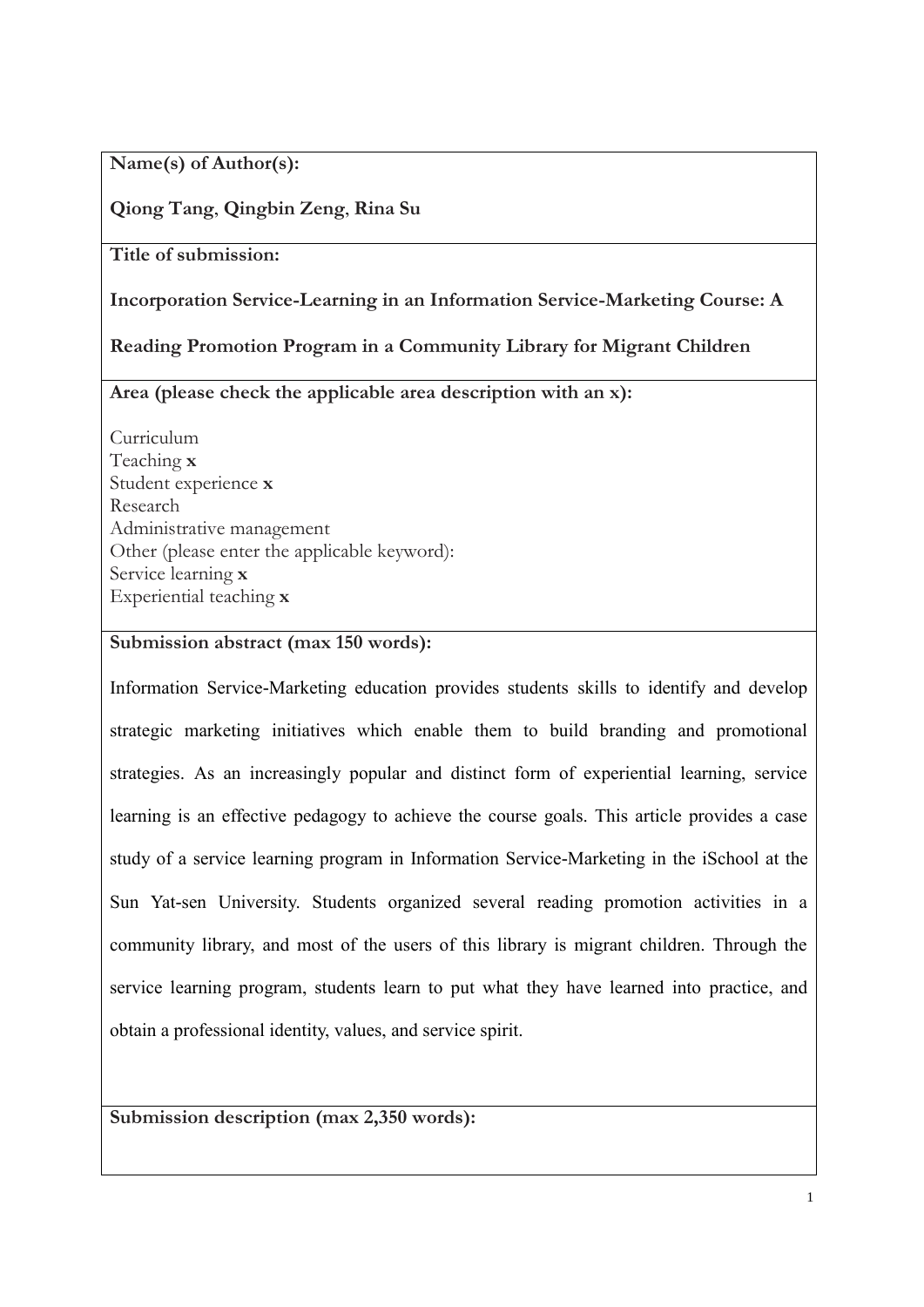### **1.Introduction**

Service learning promotes student mastery of conceptual material through active and problem-based experiences within a community based setting (Becker, 2000). Since 1980s, this teaching method has been popular worldwide. In recent years, China gradually introduced this method in higher education, some universities are exploring to use it to improve teaching quality (Hok Ka Carol, 2014). Nancy Becker (2000) has argued that service learning can be especially effective as a tool in Schools of Library and Information Science. It would help instructors "design curricula and courses that will provide students not only with an understanding of traditions, theory, and research underpinning LIS, but also with the experiences and skills that will prepare them to assume their role as practitioners of tomorrow.'' In China's education of library and information science (LIS), however, this teaching method are rarely used until now. Sun Yat-sen University is one of the universities that take the lead in using this method in LIS education(Zhou & Xiao,2013).

The iSchool of Sun Yat-sen University provide the Information Service-Marketing course for Bachelor of LIS program since 2012. Through the network survey, we found that some iSchools also have established relevant courses, such as Commissioned Education-Marketing for Libraries (University of Boras: The Swedish School of Library and Information Science), Marketing of Libraries and Information Agencies (Charles Sturt University: School of Information Studies), Marketing and Planning for Libraries (University of Washington: Information School). These courses are taught in a variety of ways, for example, seminar, presentation, case studies, report and final paper. In the past years, the instructor also applied several teaching methods used by many schools mentioned above. However, the instructor found that those teaching methods were not enough to provide students skills to identify and develop strategic marketing initiatives which enable them to build branding and promotional strategies. Therefore, in the 2017 spring term, the instructor decided to introduce service learning in the course to effectively improve students' practical ability.

# **2.Designing of Service learning program for Information Service-Marketing Course**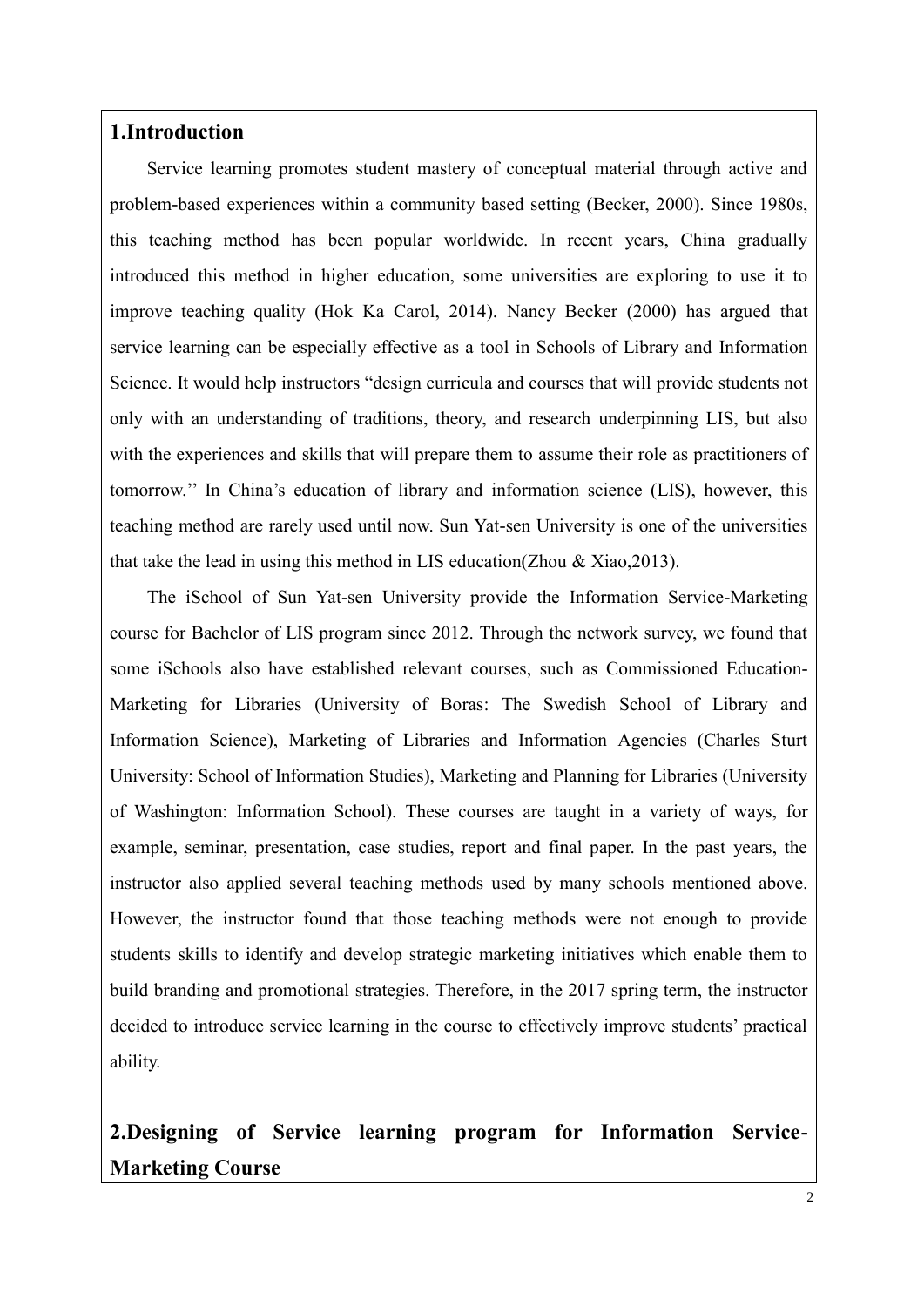#### **2.1 Design Ideas**

To make the program complete successfully, choosing a right place is the first step. Considering that all students are from library science or archival science, the instructor suggested that the place should be related to students' major. There is a community library called Xingren Library. It is funded by the Macau Tongji Charity Society, and is the first nonprofit organization library in the migrant population community of Guangzhou. It is a small community library; the fund and staff are limited and is in an urgent need for volunteers to carry out activities for migrant children (most of them are 5-14 years old). Thus, we decided to carry out reading promotion activities for children in the library.

Laukkanen, Mattila, Salo, and Tikkanen (2013) stress that a live case project must integrate with the course curriculum. After choosing the place, the instructor guided students to link the course content with the service learning program. Table 1 shows the relationship between them.

| The course schedule                                                            | The preparations for the program                                                                                                                                               |
|--------------------------------------------------------------------------------|--------------------------------------------------------------------------------------------------------------------------------------------------------------------------------|
| Introduction: the definition and                                               | Understand what is Information Service-Marketing,                                                                                                                              |
| basic elements(7P) of Information                                              | what students need to do if they want to conduct                                                                                                                               |
| Service-Marketing                                                              | reading promotion activities in a community library.                                                                                                                           |
|                                                                                | Analyze the characteristics of readers in Xingren<br>Library, in order to understand the community                                                                             |
| Information Service-Marketing<br>strategy: consumer behavior and<br>psychology | library's responsibilities and the social role; and<br>recognize the real needs of migrant children in the<br>city and understand their family and educational<br>environment. |
|                                                                                | Brainstorm in groups and present ideas in class.                                                                                                                               |
| Information Service-Marketing                                                  | Modify the plan based on advice from the instructor,                                                                                                                           |
| planning: design and develop a                                                 | classmates and the director of Xingren Library. Use a                                                                                                                          |
| service program                                                                | blueprint to clarify the process of a reading                                                                                                                                  |
|                                                                                | promotion activity.                                                                                                                                                            |
| Information service<br>promotion                                               | Carry out some publicity work such as designing                                                                                                                                |
| and communication                                                              | posters to attract more readers.                                                                                                                                               |

#### **Table 1: The relationship between the course and the program**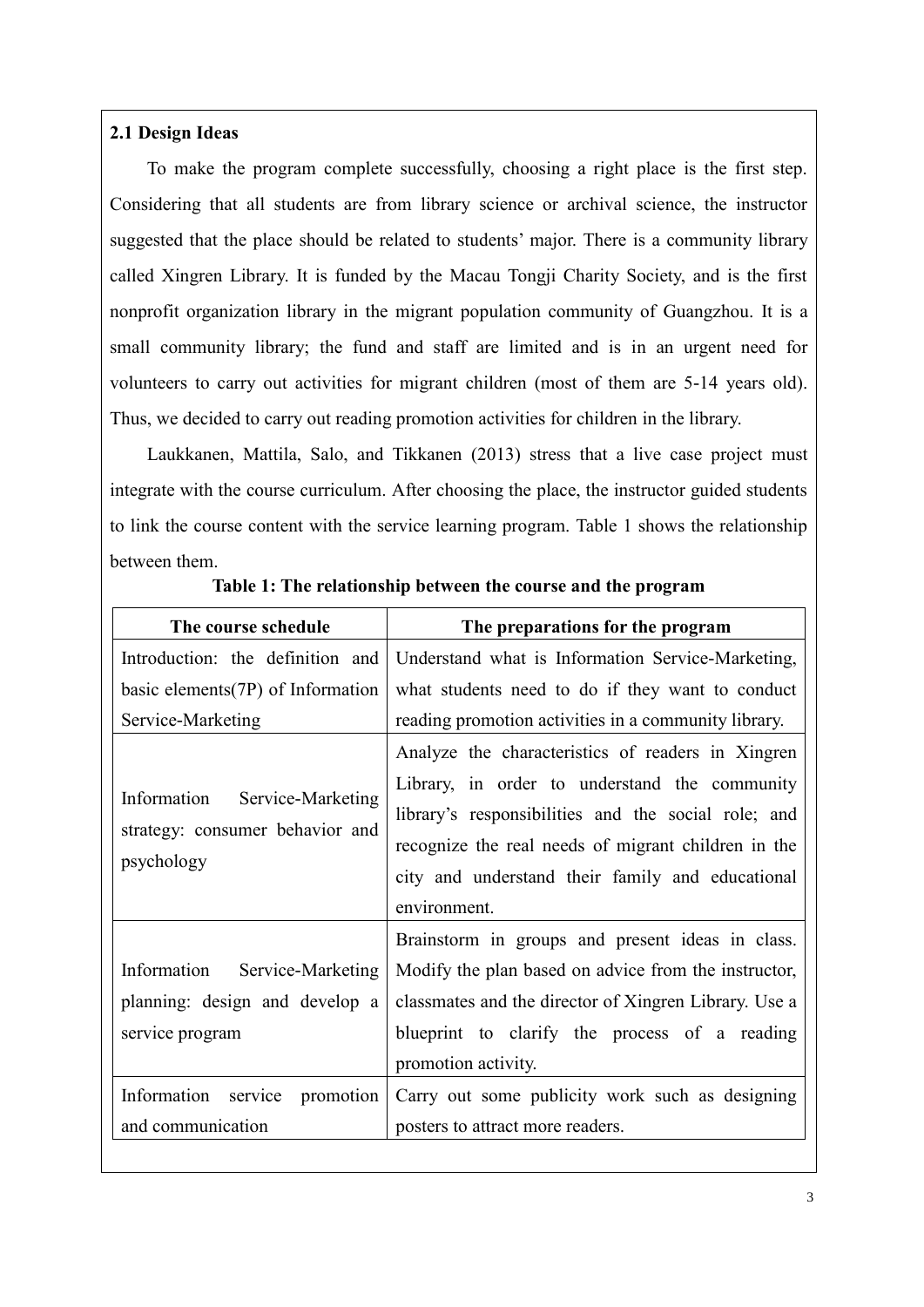#### **2.2 Objectives**

The main objectives of the program are as follows:

- Understand Service-Marketing and its application in the library and information environment;
- Understand promotional strategies for products and services in the library and information environment;
- Have knowledge of the different market segments which can be applied to library and information agencies;
- Clarify the meaning of reading in the library, and the significance of reading and promotion for children' reading literacy education;
- Enhance students' theoretical knowledge, the research and practical ability, and expand specific exploration and innovation in the theory and practice;
- **•** Develop students' communication skills, organizational skills, time management skills and solving problem skills.

### **2.3 Practice of the Ideas**

Students are divided into four groups and each group is required to design a reading promotion plan and put it into practice with the help of the instructor and the director of Xingren Library.

First, a pre-research activity was conducted. The director of Xingren Library (who is also the only one staff) introduced the history and status quo of the Library. The director also mentioned that most of the readers were children in primary school, their parents were busy with work and had no time to stay with them, so they came to the library to relieve loneliness and hoped volunteers hold interesting activities. Most of the previous activities were held in the afternoon and related to story-telling or manual activity. The information above was helpful for students to design appropriate activities for the children.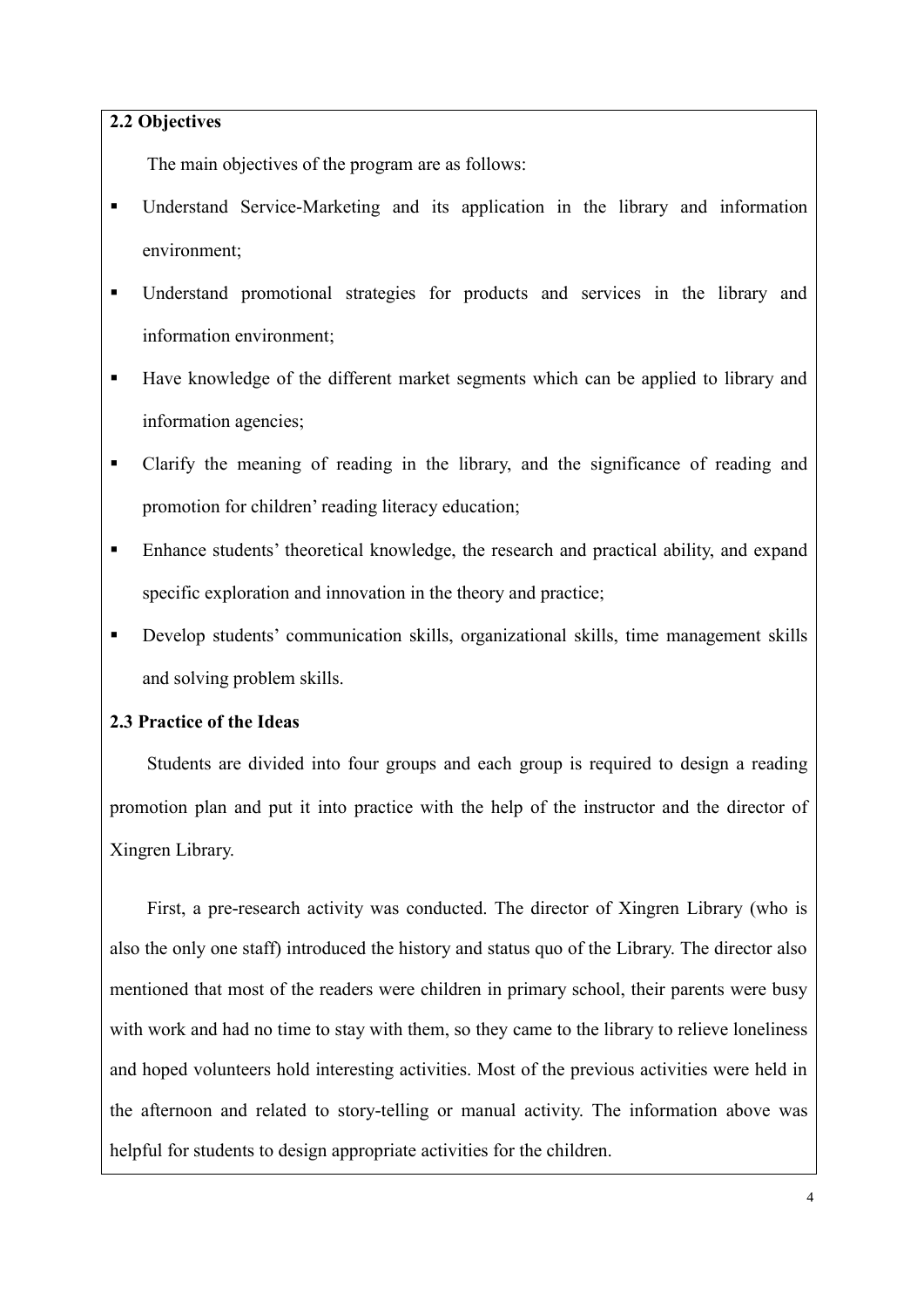

**Figure 1: Pre-research in Xingren Library**

After that, by reading the relevant literature and materials, each group designed the program before implantation and shared its thinking in class, the instructor and other classmates gave some suggestions. Then, each group adjusted its plan and submitted the plan to the director of Xingren Library. If the director was satisfied with the plan, then the group could prepare for the activity. If not, the group would continue to modify the plan. Finally, four groups determined their activity theme:1) loving plants, loving nature; 2) environment protection; 3) The Dragon Boat Festival; 4) taking care of books.

After identifying the activity theme, each group draw a service blueprint to help them organize their procedures in order. For example, group 3 draw their blueprint based on main parts of their activity design and the blueprint is shown as Figure 2.



### **Figure 2: Service blueprint of Group 3**

Also, each group prepared materials for activity and design a poster to attract more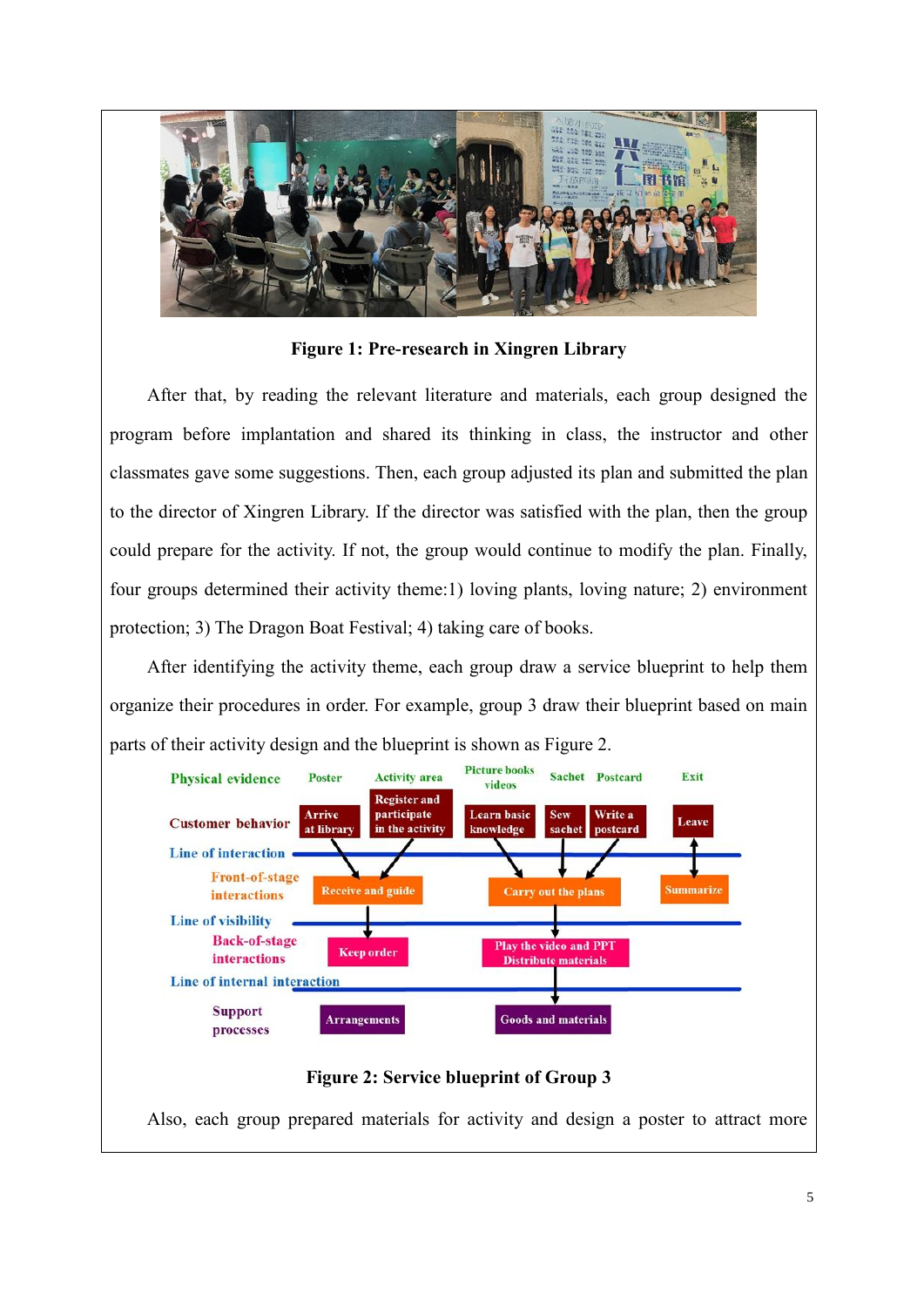children to take part in activity. The posters include: 1) the theme and brief introduction of the activity; 2) the time and place; 3) audience object. Each poster is suitable for children. Figure 3 shows one of the posters.



**Figure 3: Poster of Group 1**

In a word, each group use design thinking to develop better programs (Figure 4), that can help to solve everyday challenges at the library. The basic steps of the design thinking process include inspiration, ideation and iteration. Inspiration is about framing a design challenge and discovering new perspectives on the opportunity. Ideation is about generating ideas and making them tangible. Iteration is about continual experimentation based on user feedback (IDEO,2013).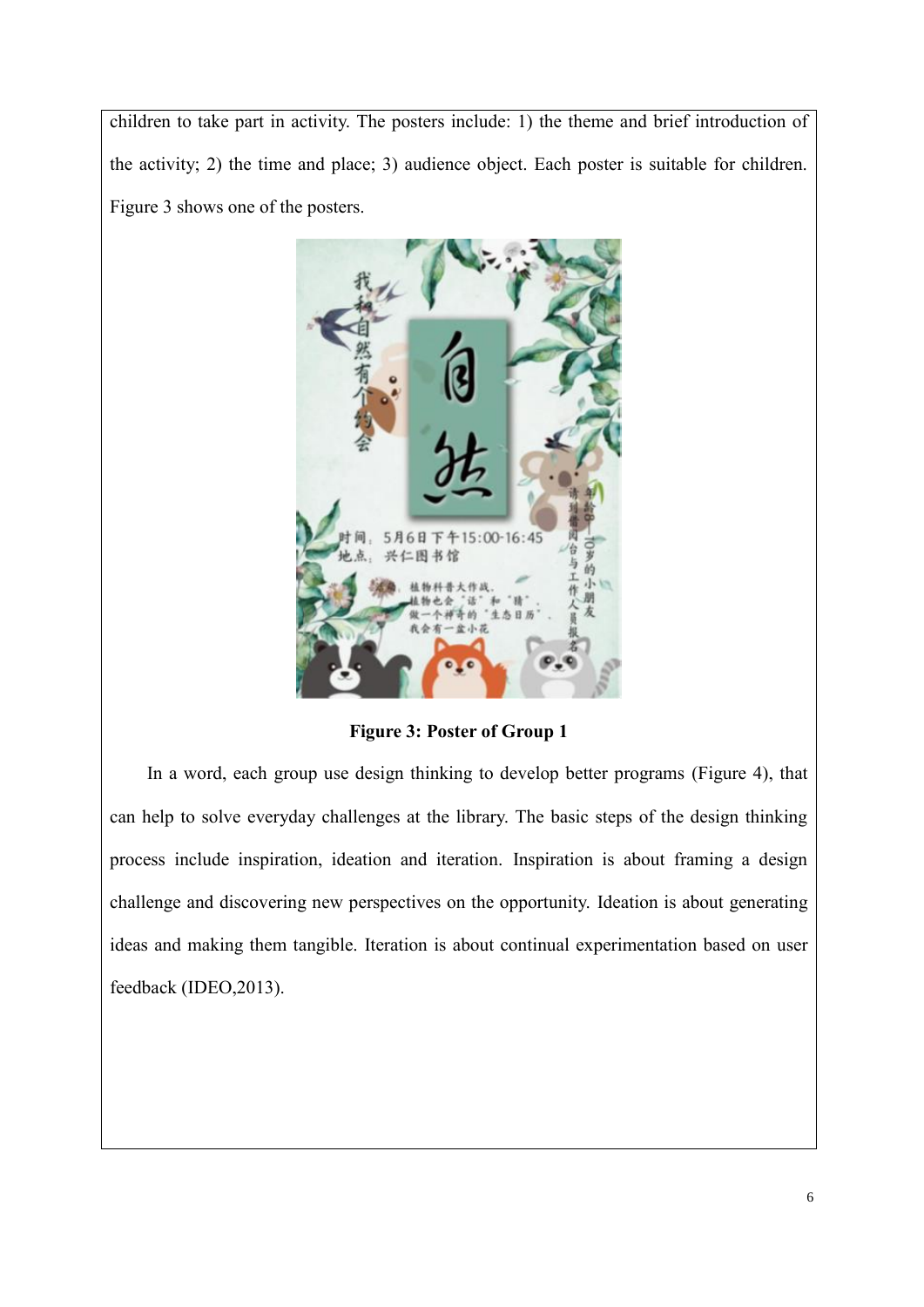

**Figure 4: Design thinking in the program**

### **3. Implementation of the program**

The four groups held their activities during May  $6<sup>th</sup> 2017$  to June  $4<sup>th</sup> 2017$ . Among these activities were handcrafting that emphasized environmental protection, like making plants calendar, planting and making sachet that helped students to understand Dragon Boat Festival. In addition, the students helped cultivating the kids' awareness of loving books, leading the children to create personalized hand bookmarks. In the processes, students guided the children, interacted with them thus taught them knowledge from different disciplines, shared interesting knowledge of traditional Chinese. Each group found some related books in the library, so when the activities were finished, children could borrow these books to better understand the themes of the activities.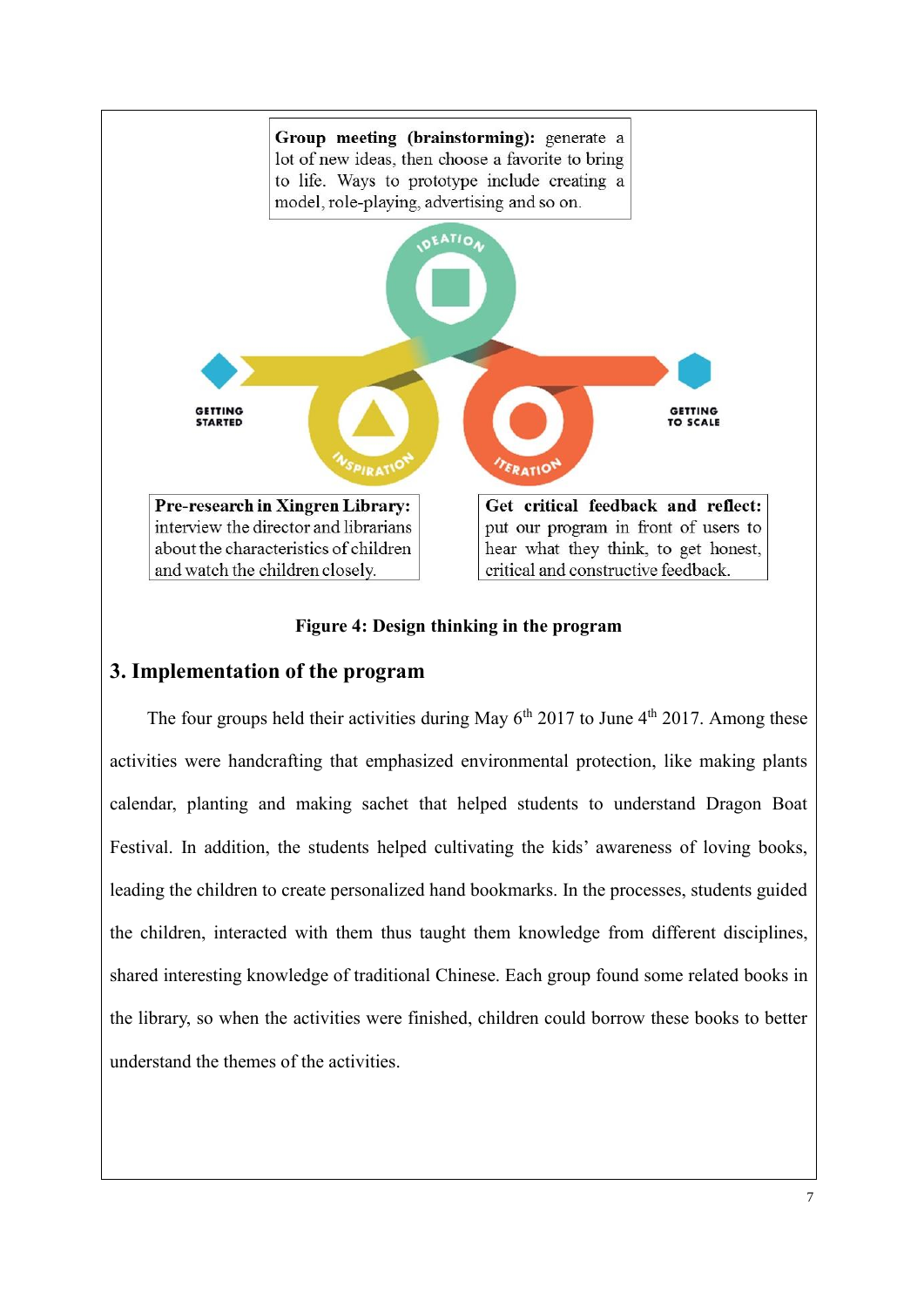| <b>Table 2: The Reading Promotion Activities</b> |  |
|--------------------------------------------------|--|
| Time                                             |  |
| May $6^{\text{th}}$ , 2017                       |  |
| May $7th$ , 2017                                 |  |
| May $27^{\text{th}}$ , 2017                      |  |
| June 4 <sup>th</sup> , 2017                      |  |
|                                                  |  |

### **3.1 Reading Promotion Activity I: Loving Plants, Loving Nature**

In this activity, students designed some games to introduce unusual plants such as dionaea muscipula to stimulate children's curiosity about nature. The highlights of this activity were:(1) Teaching children to draw representative plant of each month on calendar (Figure 5) in groups; (2) Telling children to grow Pitaya by themselves. Two weeks later, our students found that many children had successfully grown Pitaya and written their thoughts about nature on the feedback board.



**Figure 5: The plant calendar**

# **3.2 Reading Promotion Activity**Ⅱ**:Environment Protection**

This group tried to tell readers to protect environment through manual activity. The students taught the children to make animal models using waste paper. Gratefully, with the help of our students, these children made great models in a short time like owl and shrimp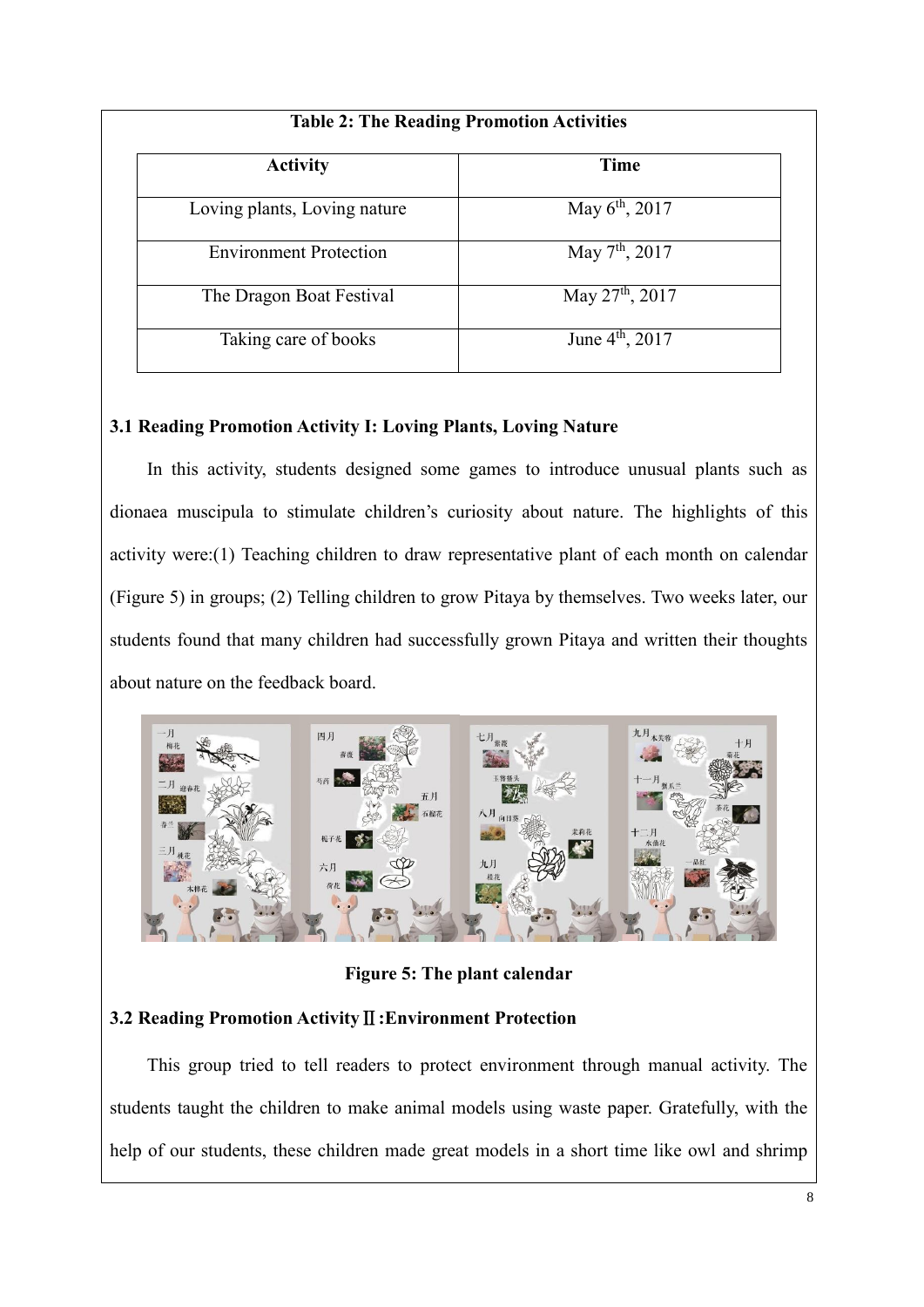(Figure 6). What's more, students launched an essay writing activity to teach children to make waste profitable. Eventually, this activity was successful in improving children's practical ability, imagination and writing ability.



**Figure 6: The animal models made by the children**

### **3.3 Reading Promotion Activity** Ⅲ**: The Dragon Boat Festival**

This group held their reading promotion activity from the perspective of a Chinese traditional festival: The Dragon Boat Festival. The main parts of this activity were:(1) Learning customs about The Dragon Boat Festival: Five-color Line, Zhong Kui, Ay Tsao, Sachet; (2) Sewing sachets; (3) Writing a postcard for friends or commenting on the activity. After the activity, the students asked some readers about their feelings and gained positive feedback. Many of them said they learned a lot about The Dragon Boat Festival and wanted to borrow books about it in the library. Figure 7 is a group photo with children holding sachets.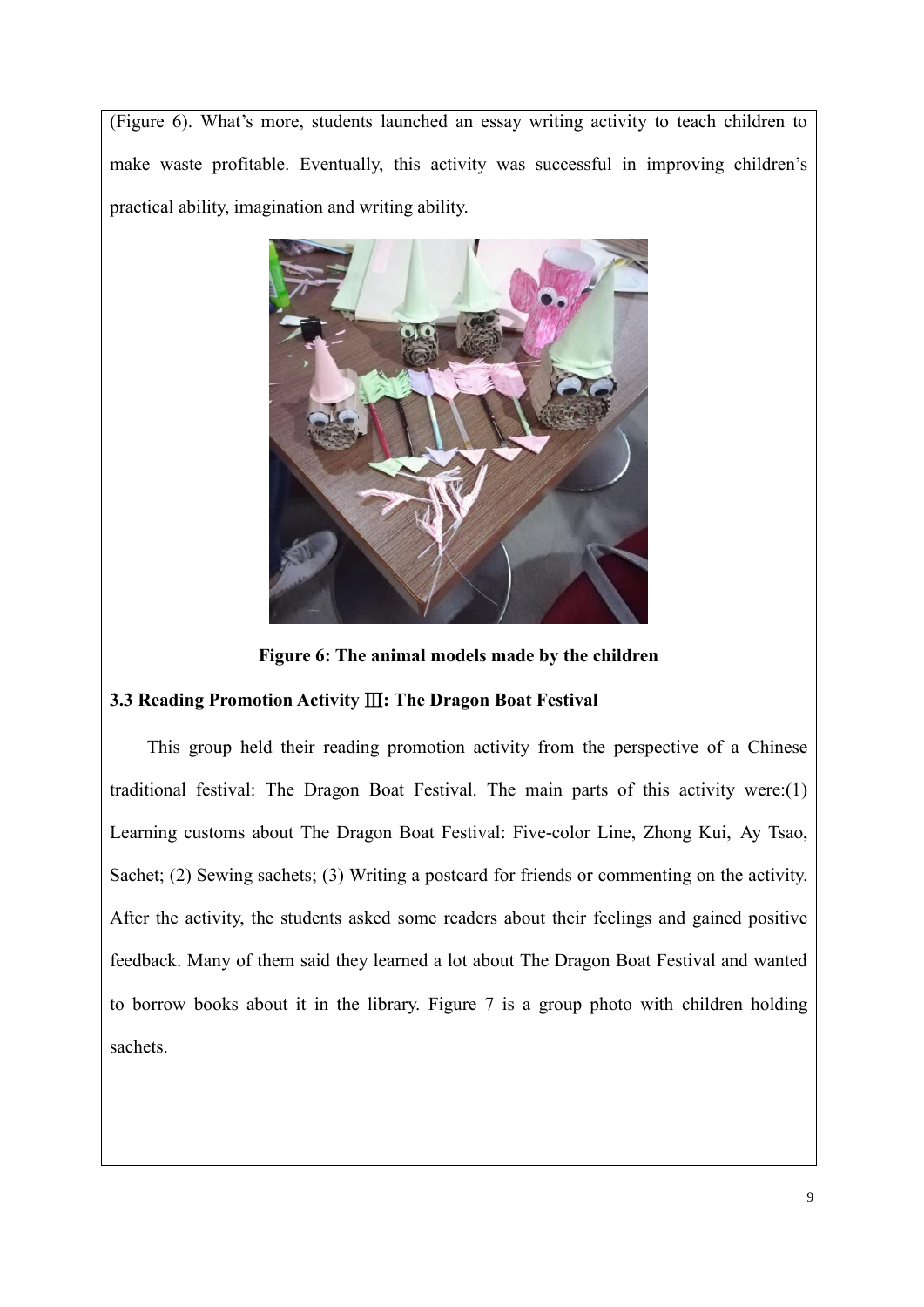

**Figure 7: A group photo with children**

### **3.4 Reading Promotion Activity** Ⅳ**:Taking care of books**

This group launched a series of activities aimed at telling children to take care of books:

(1) Scene play: Demonstrate some wrong practices such as throwing books, tearing books, reading while eating and scrawling. Then, tell children the right way.

(2) Bookmark making: Use acid-free paper to make bookmark for protecting each book instead of bending the corners of book pages. Figure 8 shows the bookmarks made by the children.

(3) Video playing: The video contains nearly all key points of taking care of books in a humorous way.

After these activities, students made an appointment with children for protecting books and wrote a doggerel helpful to remember main points. The whole activity was in a lively atmosphere and gained good reputation.



**Figure 8: The bookmarks made by children**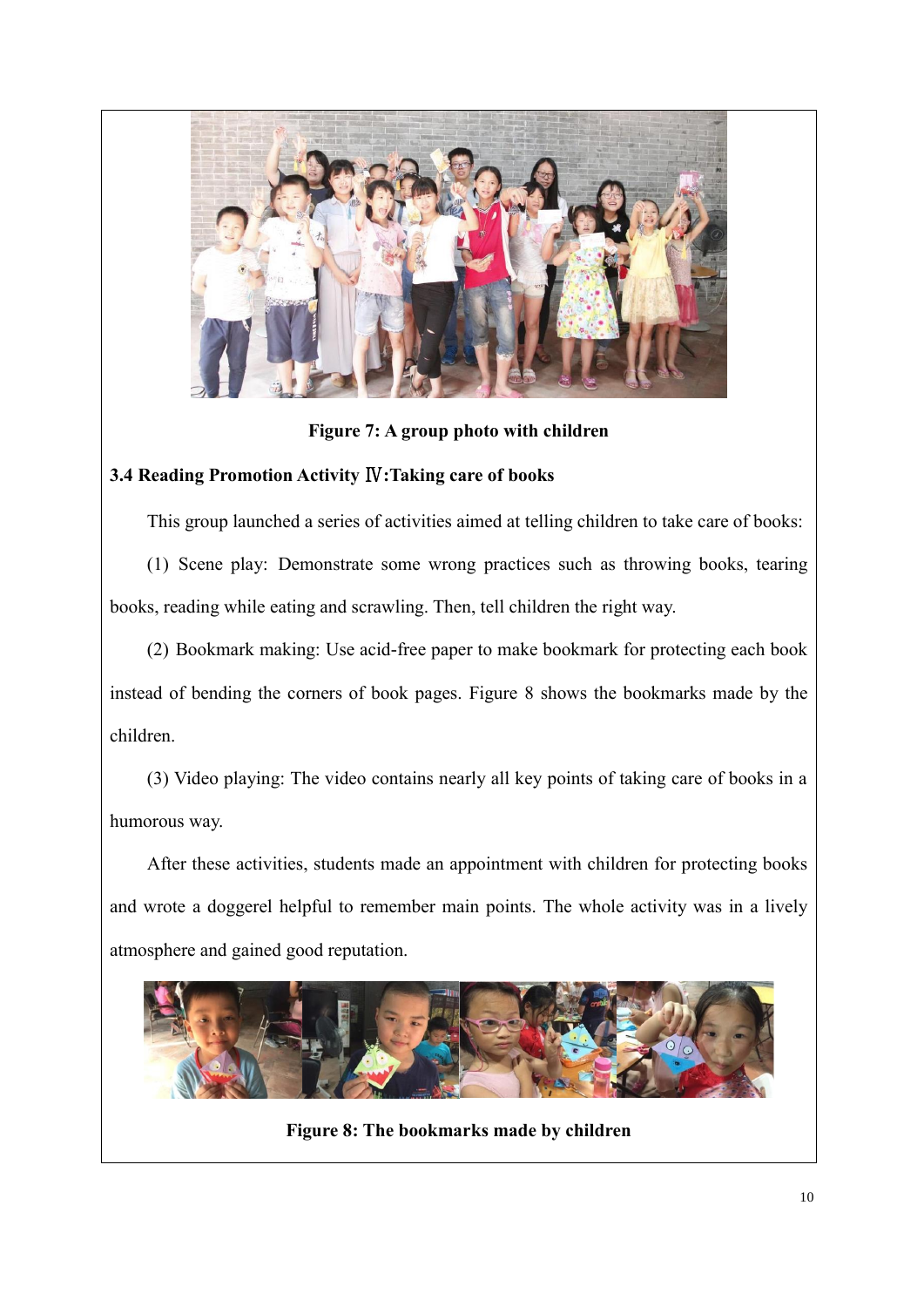# **4 Evaluation**

At the end of the event, the instructor required each group to complete a project summary report, share their experiences in the class and hold a poster exhibition.

### **4.1 Through Summary Report to Share Experiences and Learning Outcomes**

At the end of the course, all groups reported and reviewed their reading promotion activities, and discussed with the instructor and classmates what they have learned from this program. Many students observed that they gained real-world application for what they learned in their classes. One student shared that he could "explore the feasibility and practicability of promoting reading activities through planning, organizing, executing and self-assessing." Besides, according to the feedback from the director of Xingren Library and children who attended these activities, all the activities were very interesting, inspired and helpful, and they did spread the notions of reading importance and happy reading, effectively enhance the reading influence of Xingren Library.

### **4.2 Hold a Poster Exhibition to Get Reviews from other Faculties and Students**

Poster exhibition is the final summering part of the course, all four groups present the wonderful reading process in the poster (Figure 9). The poster exhibition is set up in the lobby of the School of Information Management, Sun Yat-sen University for a month. All teachers and students in the college can see it. They also pay acknowledgement to this service study.



**Figure 9: Poster exhibition of all groups**